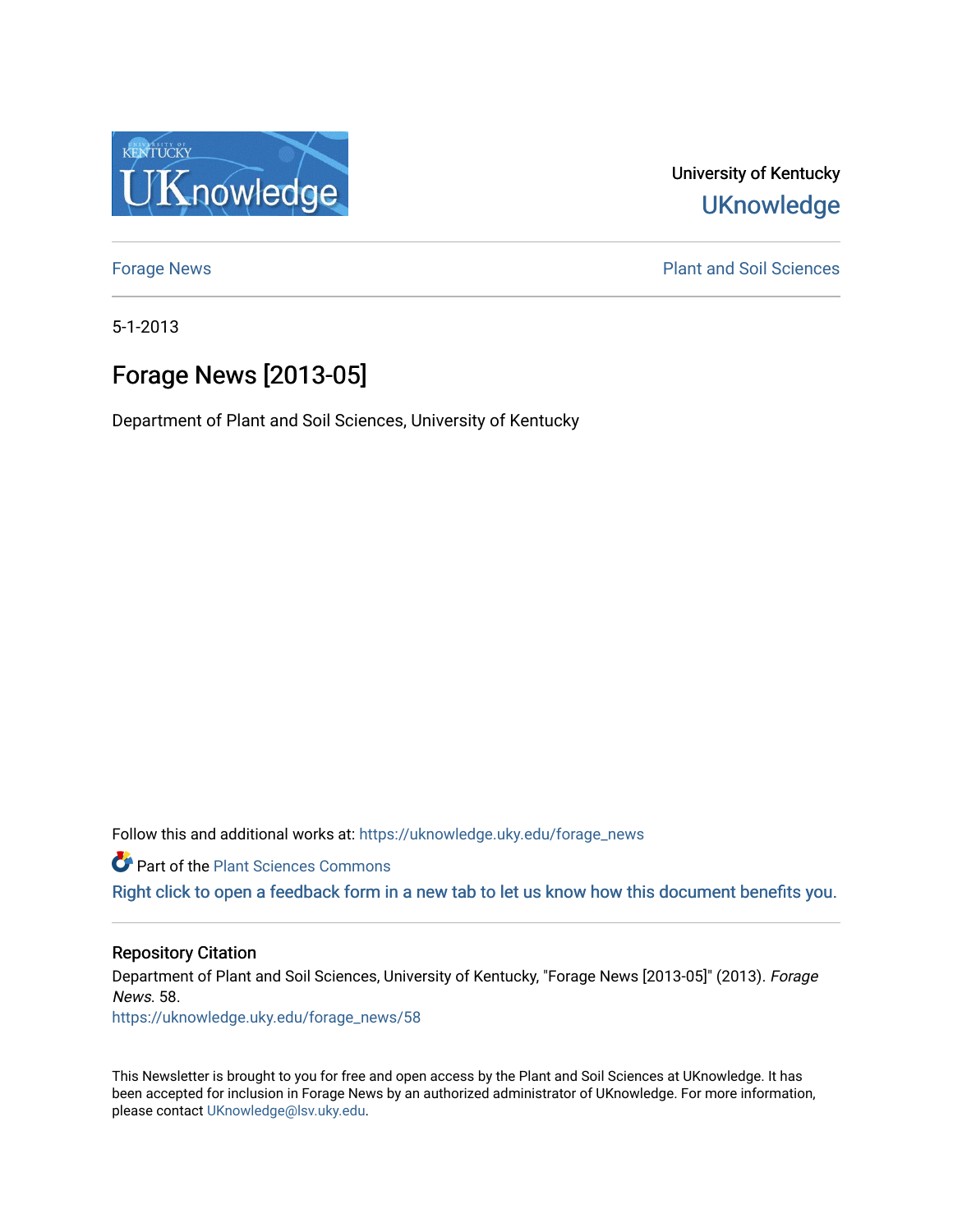





Research & Education Center Princeton, KY 42445

For more forage information, visit our UK Forage Extension Website at: **http://www.uky.edu/Ag/Forage**

# *May 2013*

## Garry D. Lacefield and S. Ray Smith, Extension Forage Specialists • Christi Forsythe, Secretary

### **ADVANCED KENTUCKY GRAZING SCHOOL, JUNE 18**

The second Advanced Grazing School will be held at the U.K. Research & Education Center in Princeton June 18 beginning at 8:30 a.m. Registration begins at 8:30 with a field oriented forage tour in the morning. At lunch, Dr. Glen Aiken will speak on "Forage and Grazing Management for a year around Grazing System". Following lunch, a tour will feature three animal stops. Topics and speakers include:

- Managing for Long-term Profitability in Grass-Clover Pastures Dr. Ben Goff
- Grazing Alfalfa and Other Advances in Alfalfa Production Tom Keene
- Tall Fescue New Varieties and the Opportunities they create on the Farm – Dr. Garry Lacefield
- Unique Advantages of Warm-Season Grasses for Grazing Dr. Ray Smith
- Forage and Grazing Management for a year around Grazing System – Dr. Glen Aiken
- Latest Research on Minerals for Grazing Cattle Dr. Roy Burris Managing Livestock on Warm Season Forages – Dr. Donna Amaral-Phillips
- Measure, Plan, Graze: Grazing Wedge Concept Dr. Jeff Lehmkuhler

The Registration fee is \$20.00 and includes lunch, breaks and materials. To register, send check in the amount of \$20 payable to the Kentucky Forage and Grassland Council to: Kelly Kramer, 804 W.P. Garrigus Building, University of Kentucky, Lexington, KY 40546- 0215. For more information, you may contact Kelly at 859-257-7512 or [kelly.kramer@uky.edu.](mailto:kelly.kramer@uky.edu) 

## **KELLY KRAMER ACCEPTS UNIVERSITY OF KENTUCKY MASTER GRAZER COORDINATOR POSITION**

We would like to introduce you to Kelly Kramer the Coordinator for the Master Grazer Program. Many of you know Lyndsay Jones who was the coordinator of the program over the last 2 years. Lyndsay has just started a master's degree in Crop Science at Colorado State focusing on hay production of alpine meadows. We wish Lyndsay the best and look forward to having Kelly as our new coordinator. The role of the coordinator is to help plan and implement our regular and advanced Grazing Schools, farm demos, pasture walks, edit and help write our monthly Grazing News, and many other responsibilities.

Kelly is originally from West Virginia and will be graduating May 5 from the University of Kentucky with a Bachelor of Science in Equine Science and Management through the department of Animal Sciences. Kelly excelled in her undergraduate degree and is one of the top rated students graduating this year in Animal Science. She was involved in many extracurricular activities throughout University including the UK Dressage and Eventing team, and was an officer her senior year. One of the courses that Kelly enjoyed most was Forage Crops with Dr. Ben Goff. During the last year, Kelly has been an intern for the University of Kentucky Pasture Evaluation Program, and has been one the best interns or summer student (out of over 20) that we have had working with this program over the last 7 years.

## **USDA RELEASES CORN PLANTING INTENTIONS - US UP SLIGHTLY, KENTUCKY DOWN 50,000 ACRES**

The USDA March Prospective plantings report was released yesterday, causing a thaw in market trading on corn. The report showed an increase to 97.3 million acres in corn for 2013 marking the highest acreage in corn since 1936.

In Kentucky, the report shows farmers intend to plant 1.6 million acres, down 50,000 acres from 2012. Dr. Cory Walters, associate professor for agriculture economics at the University of Kentucky, says the regular corn/soybean rotation is a large driver for planting adjustments, but last year's yield issues is most likely another. Wheat acreage is up 100,000 acres, and soybean acreage is up 20,000 acres. All hay harvested acreage is down 120,000.

Historically, the March report is an "intentions" report and could shift 15% as the planting season rolls along. In actual practice, the May 15 plantings report from the USDA more closely correlates with the final acres planted. *(SOURCE: Kentucky Corn Growers' Association, Corn Connection, March 29, 2013)*

## **HAY ACRES TO RISE SLIGHTLY**

U.S. hay growers expect to increase acreage in 2013, but not by much.

According to the [Prospective Plantings](http://usda01.library.cornell.edu/usda/current/ProsPlan/ProsPlan-03-28-2013_revision.txt) report, released by USDA last Thursday, March 28, growers intend to harvest hay on 56.4 million acres this year, compared to 56.2 million acres in 2012. In 2011, hay was harvested on nearly 55.7 million acres in the U.S.

Hay acreage is expected to decline this year from last year across most of the eastern U.S., the Southwest and the Great Lakes region. Record low acreage is expected in several New England states, New Jersey, Pennsylvania, Iowa, Michigan, Minnesota, Ohio and Wisconsin. California could see hay acreage drop by 6% from what it was in 2012, to 1.45 million acres.

In contrast, Montana hay acreage is expected to increase by 23%, to 2.7 million acres, in 2013. Growers in neighboring Wyoming intend to harvest one million acres this year, an increase of 14% over 2012 acreage harvested. Arkansas is expecting record-high acreage of 1.49 million acres in 2013. (SOURCE: Hay & Forage Grower, eHay Weekly, April 2, 2013)

## **INCREASE PASTURE CARRYING CAPACITY USING CROSS FENCES**

As your cows finish grazing corn stalks, don't put away your electric fence for the summer. You can use it to stretch your pasture.

Electric fence is the easiest and cheapest way to increase production from summer pastures. Dividing pastures with electric cross fences gives you more control of when and where your cattle graze. It helps you encourage cattle to graze pastures more uniformly and completely, including areas they normally avoid. And, it can help you improve the health and vigor of your grass by giving it time to recover and regrow after each grazing. As a result, your grass production and pasture carrying capacity will increase. This will be especially valuable this year following the stress of last year's drought.

I'm sure you've seen many ads promoting high-powered, hightensile, imported electric fencing systems. I encourage using these systems in many situations – I use them myself sometimes. But, cross fences do not need to be permanent, nor do they need to be expensive. This is especially true if you already have electric fencing







Educational programs of Kentucky Cooperative Extension serve all people regardless of race, color, age, sex, religion, disability, or national origin. University of Kentucky, Kentucky State University, U.S. Department of Agriculture, and Kentucky Counties, Cooperating. Disabilities accommodated with prior notification.